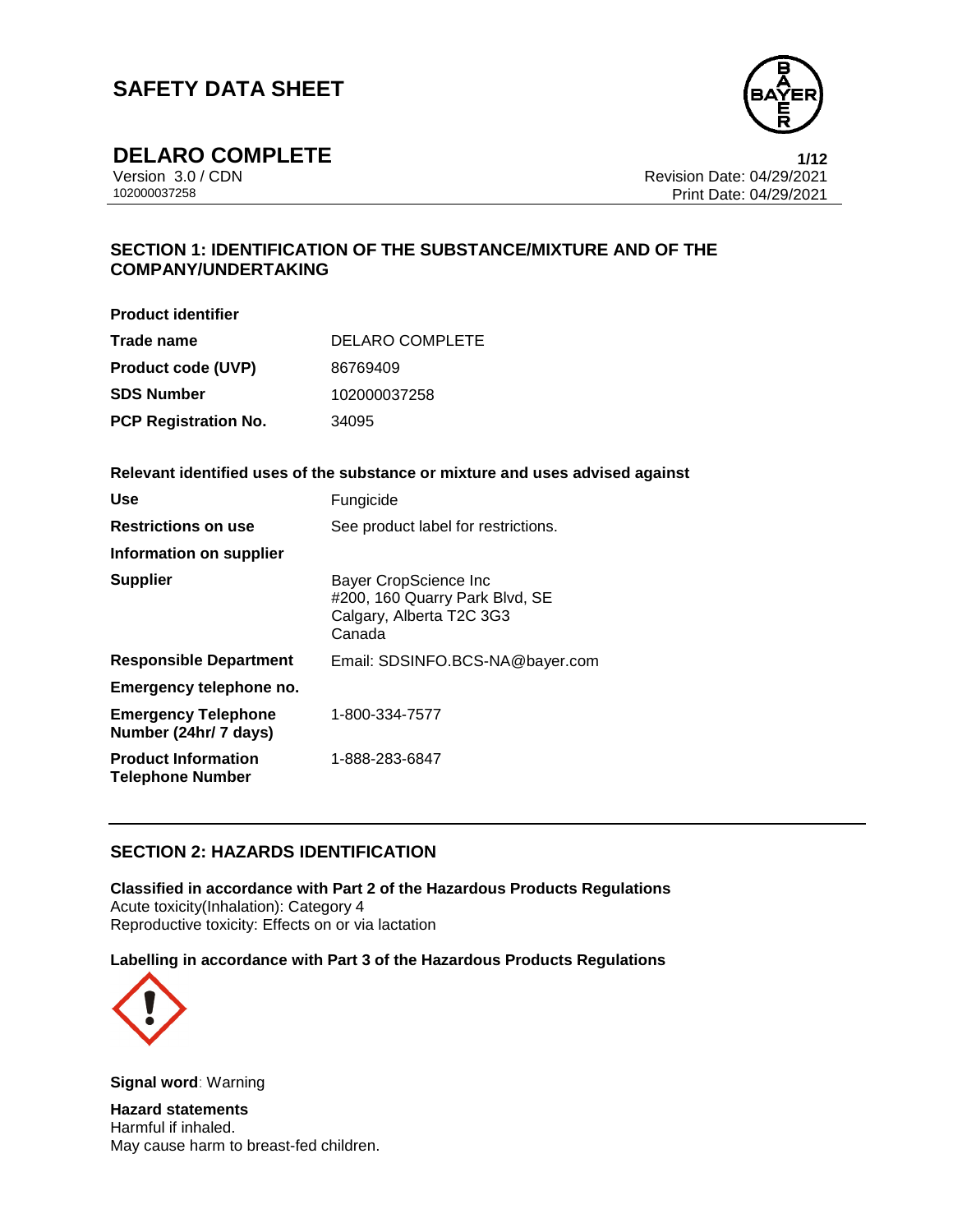

**DELARO COMPLETE**<br>Version 3.0 / CDN<br>Revision Date: 04/29/2021 Version 3.0 / CDN<br>102000037258 Print Date: 04/29/2021<br>Print Date: 04/29/2021 Print Date: 04/29/2021

### **Precautionary statements**

Avoid breathing mist/ vapours/ spray. Use only outdoors or in a well-ventilated area. Obtain special instructions before use. Do not breathe mist. Avoid contact during pregnancy/ while nursing. Wash thoroughly after handling. Do not eat, drink or smoke when using this product. IF INHALED: Remove person to fresh air and keep comfortable for breathing. Call a POISON CENTER/doctor/physician if you feel unwell. IF exposed or concerned: Get medical advice/ attention. Protect from sunlight.

### **Hazards Not Otherwise Classified (HNOC)**

No physical hazards not otherwise classified. No health hazards not otherwise classified.

### **SECTION 3: COMPOSITION/INFORMATION ON INGREDIENTS**

| <b>Hazardous Component Name</b> | CAS-No.     | Concentration % by weight |
|---------------------------------|-------------|---------------------------|
| Prothioconazole                 | 178928-70-6 | 14.90                     |
| Trifloxystrobin                 | 141517-21-7 | 13.10                     |
| Fluopyram                       | 658066-35-4 | 10.90                     |
| Alkyl polysaccharide            | 68515-73-1  | 2.44                      |

### **SECTION 4: FIRST AID MEASURES**

#### **Description of first aid measures**

| <b>General advice</b> | When possible, have the product container or label with you when<br>calling a poison control center or doctor or going for treatment.                                                                                                                                                                     |
|-----------------------|-----------------------------------------------------------------------------------------------------------------------------------------------------------------------------------------------------------------------------------------------------------------------------------------------------------|
| <b>Inhalation</b>     | Move to fresh air. If person is not breathing, call 911 or an ambulance,<br>then give artificial respiration, preferably mouth-to-mouth if possible.<br>Call a physician or poison control center immediately.                                                                                            |
| <b>Skin contact</b>   | Take off contaminated clothing and shoes immediately. Wash off<br>immediately with plenty of water for at least 15 minutes. Call a<br>physician or poison control center immediately.                                                                                                                     |
| Eye contact           | Hold eye open and rinse slowly and gently with water for 15-20<br>minutes. Remove contact lenses, if present, after the first 5 minutes,<br>then continue rinsing eye. Call a physician or poison control center<br>immediately.                                                                          |
| Ingestion             | Call a physician or poison control center immediately. Rinse out mouth<br>and give water in small sips to drink. DO NOT induce vomiting unless<br>directed to do so by a physician or poison control center. Never give<br>anything by mouth to an unconscious person. Do not leave victim<br>unattended. |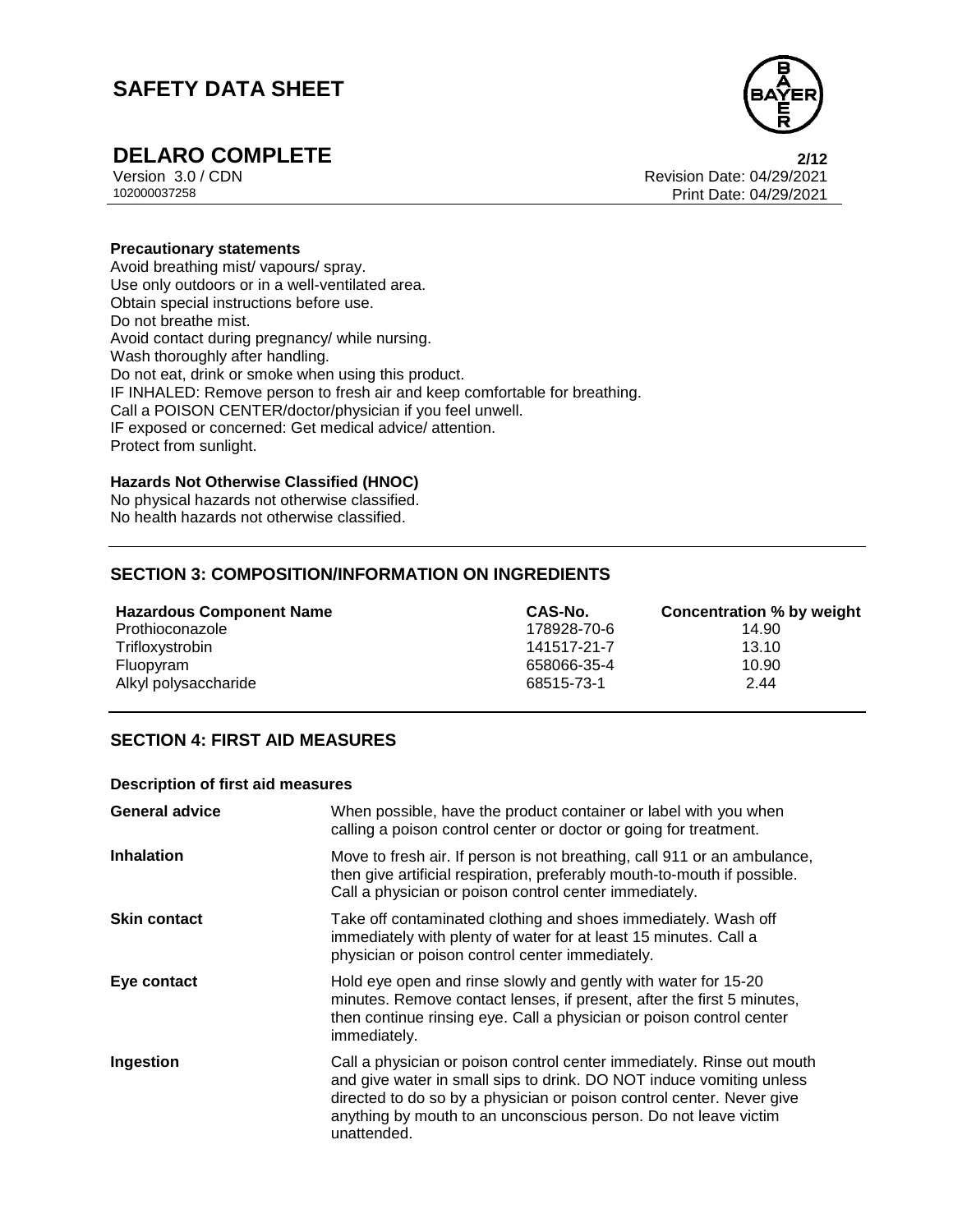

# **DELARO COMPLETE**<br>Version 3.0/CDN

Version 3.0 / CDN<br>102000037258 Print Date: 04/29/2021<br>Print Date: 04/29/2021 Print Date: 04/29/2021  $3/12$ 

| Most important symptoms and effects, both acute and delayed |                                                                                                             |  |
|-------------------------------------------------------------|-------------------------------------------------------------------------------------------------------------|--|
| <b>Symptoms</b>                                             | To date no symptoms are known.                                                                              |  |
|                                                             | Indication of any immediate medical attention and special treatment needed                                  |  |
| Treatment                                                   | Appropriate supportive and symptomatic treatment as indicated by the<br>patient's condition is recommended. |  |

### **SECTION 5: FIREFIGHTING MEASURES**

| <b>Extinguishing media</b>                                         |                                                                                                                                                                                                                                                                          |
|--------------------------------------------------------------------|--------------------------------------------------------------------------------------------------------------------------------------------------------------------------------------------------------------------------------------------------------------------------|
| <b>Suitable</b>                                                    | Carbon dioxide (CO2), Dry chemical, Water spray, Foam                                                                                                                                                                                                                    |
| <b>Unsuitable</b>                                                  | High volume water jet                                                                                                                                                                                                                                                    |
| <b>Special hazards arising</b><br>from the substance or<br>mixture | Dangerous gases are evolved in the event of a fire.                                                                                                                                                                                                                      |
| <b>Advice for firefighters</b>                                     |                                                                                                                                                                                                                                                                          |
| <b>Special protective</b><br>equipment for firefighters            | Firefighters should wear NIOSH approved self-contained breathing<br>apparatus and full protective clothing.                                                                                                                                                              |
| <b>Further information</b>                                         | Keep out of smoke. Fight fire from upwind position. Remove product<br>from areas of fire, or otherwise cool containers with water in order to<br>avoid pressure being built up due to heat. Do not allow run-off from fire<br>fighting to enter drains or water courses. |
| <b>Flash point</b>                                                 | >100 °C                                                                                                                                                                                                                                                                  |
| <b>Auto-ignition temperature</b>                                   | 400 °C / 752 °F                                                                                                                                                                                                                                                          |
| <b>Lower explosion limit</b>                                       | No data available                                                                                                                                                                                                                                                        |
| <b>Upper explosion limit</b>                                       | No data available                                                                                                                                                                                                                                                        |
| <b>Explosivity</b>                                                 | Not explosive                                                                                                                                                                                                                                                            |
|                                                                    |                                                                                                                                                                                                                                                                          |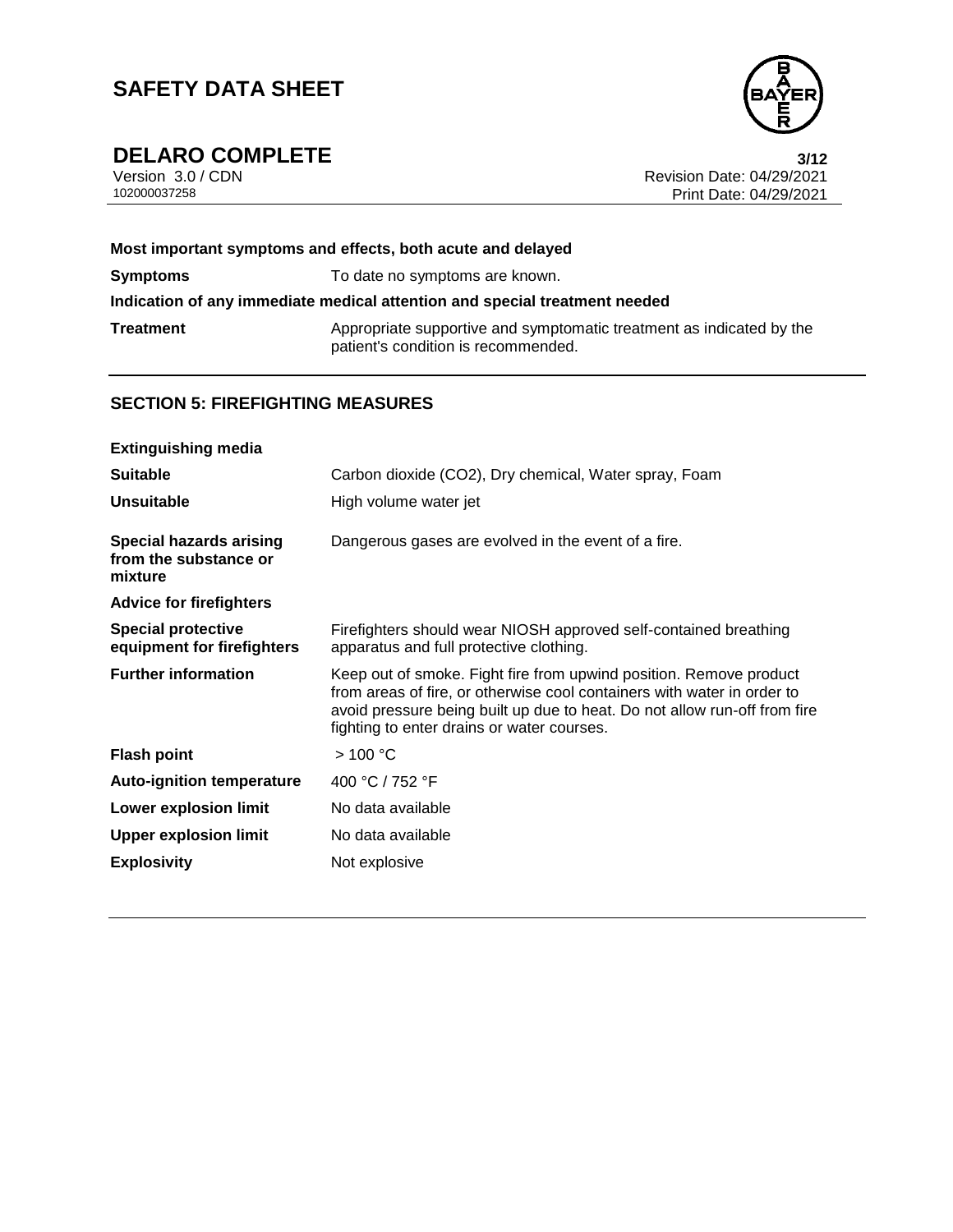

**DELARO COMPLETE**<br>Version 3.0/CDN

Version 3.0 / CDN<br>102000037258 Print Date: 04/29/2021<br>102000037258 Print Date: 04/29/2021 Print Date: 04/29/2021 Page 4/12

### **SECTION 6: ACCIDENTAL RELEASE MEASURES**

**Personal precautions, protective equipment and emergency procedures Precautions Keep unauthorized people away. Isolate hazard area. Avoid contact** with spilled product or contaminated surfaces. **Methods and materials for containment and cleaning up Methods for cleaning up** Soak up with inert absorbent material (e.g. sand, silica gel, acid binder, universal binder, sawdust). Collect and transfer the product into a properly labelled and tightly closed container. Clean contaminated floors and objects thoroughly, observing environmental regulations. **Additional advice** Use personal protective equipment. If the product is accidentally spilled, do not allow to enter soil, waterways or waste water canal. **Reference to other sections** Information regarding safe handling, see section 7. Information regarding personal protective equipment, see section 8. Information regarding waste disposal, see section 13.

### **SECTION 7: HANDLING AND STORAGE**

### **Precautions for safe handling**

| Advice on safe handling                                 | Handle and open container in a manner as to prevent spillage. Use only<br>in area provided with appropriate exhaust ventilation.                                                                                                                                                                                                                                                                                                              |
|---------------------------------------------------------|-----------------------------------------------------------------------------------------------------------------------------------------------------------------------------------------------------------------------------------------------------------------------------------------------------------------------------------------------------------------------------------------------------------------------------------------------|
| Hygiene measures                                        | Wash hands thoroughly with soap and water after handling and before<br>eating, drinking, chewing gum, using tobacco, using the toilet or<br>applying cosmetics.<br>Remove Personal Protective Equipment (PPE) immediately after<br>handling this product. Before removing gloves clean them with soap and<br>water. Remove soiled clothing immediately and clean thoroughly before<br>using again. Wash thoroughly and put on clean clothing. |
|                                                         | Conditions for safe storage, including any incompatibilities                                                                                                                                                                                                                                                                                                                                                                                  |
| <b>Requirements for storage</b><br>areas and containers | Store in a cool, dry place and in such a manner as to prevent cross<br>contamination with other crop protection products, fertilizers, food, and<br>feed. Store in original container and out of the reach of children,<br>preferably in a locked storage area. Protect from freezing. Keep away<br>from direct sunlight.                                                                                                                     |
| Advice on common storage                                | Keep away from food, drink and animal feedingstuffs.                                                                                                                                                                                                                                                                                                                                                                                          |

### **SECTION 8: EXPOSURE CONTROLS/PERSONAL PROTECTION**

#### **Control parameters**

| Components      | CAS-No.    | <b>Control parameters</b> | <b>Update</b> | <b>Basis</b> |
|-----------------|------------|---------------------------|---------------|--------------|
| Prothioconazole | 78928-70-6 | ma/m3<br>4                |               | BCS*<br>ОE   |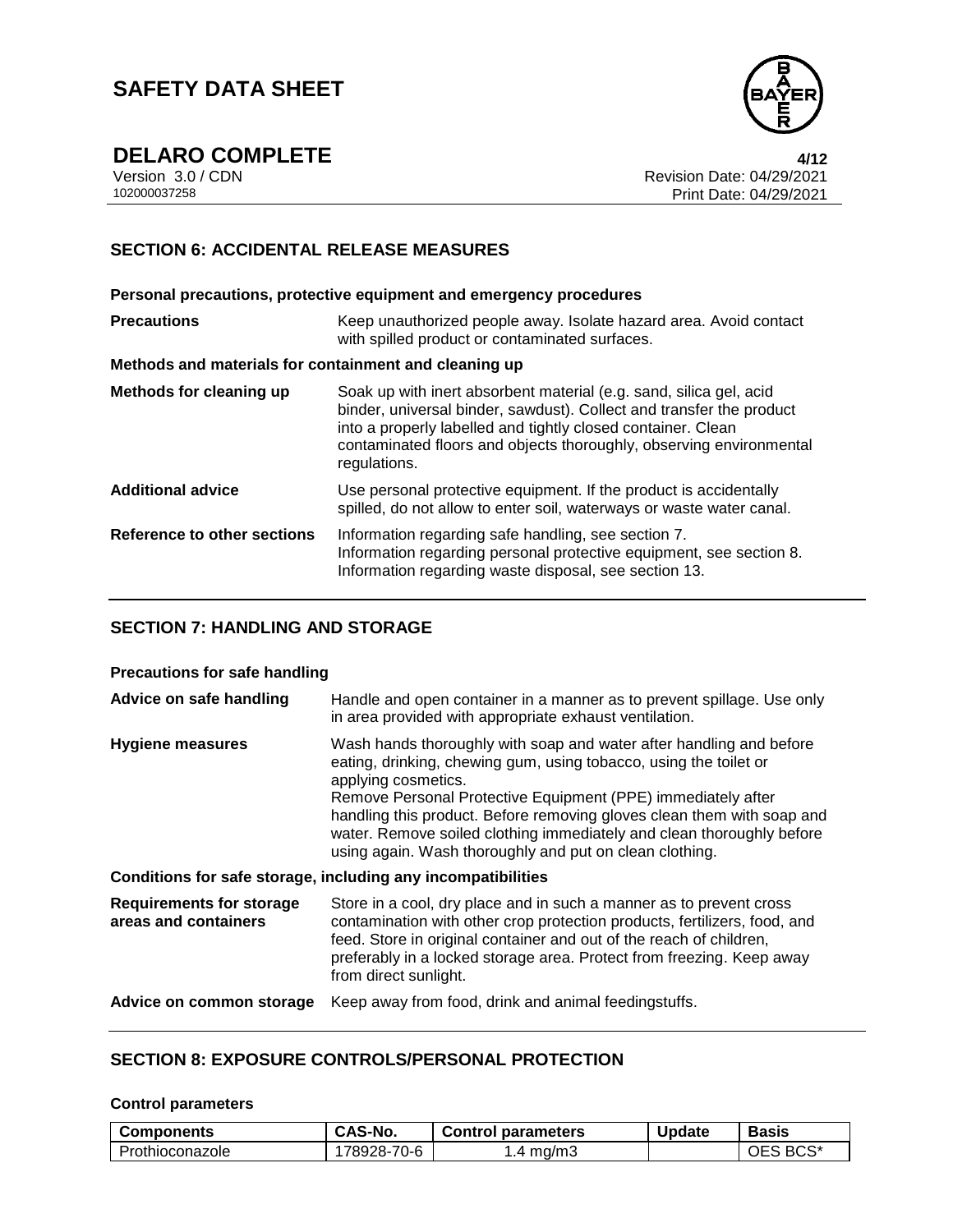

## **DELARO COMPLETE**<br>Version 3.0/CDN

Version 3.0 / CDN Revision Date: 04/29/2021 Print Date: 04/29/2021  $5/12$ 

|                 |             | (SK-ABS)                         |          |
|-----------------|-------------|----------------------------------|----------|
| Trifloxystrobin | 141517-21-7 | $2.7 \text{ mg/m}$ 3<br>(SK-SEN) | OES BCS* |
| Fluopyram       | 658066-35-4 | $0.34 \; mg/m3$<br>(TWA)         | OES BCS* |

\*OES BCS: Internal Bayer AG, Crop Science Division "Occupational Exposure Standard"

### **Exposure controls**

### **Personal protective equipment**

In normal use and handling conditions please refer to the label and/or leaflet. In all other cases the following recommendations would apply.

| <b>Respiratory protection</b>      | When respirators are required, select NIOSH approved equipment<br>based on actual or potential airborne concentrations and in<br>accordance with the appropriate regulatory standards and/or industry<br>recommendations. |
|------------------------------------|---------------------------------------------------------------------------------------------------------------------------------------------------------------------------------------------------------------------------|
| <b>Hand protection</b>             | Chemical-resistant gloves (barrier laminate, butyl rubber, nitrile<br>rubber or Viton)                                                                                                                                    |
| Eye protection                     | Safety glasses with side-shields                                                                                                                                                                                          |
| Skin and body protection           | Wear long-sleeved shirt and long pants and shoes plus socks.                                                                                                                                                              |
| <b>General protective measures</b> | Follow manufacturer's instructions for cleaning/maintaining PPE. If<br>no such instructions for washables, use detergent and warm/tepid<br>water.<br>Keep and wash PPE separately from other laundry.                     |

### **SECTION 9. PHYSICAL AND CHEMICAL PROPERTIES**

#### **Information on basic physical and chemical properties**

| Form                               | suspension                |
|------------------------------------|---------------------------|
| Colour                             | white to beige            |
| Odour                              | characteristic            |
| <b>Odour Threshold</b>             | No data available         |
| рH                                 | 5.0 - 7.5 (100 %) (23 °C) |
| <b>Melting point/range</b>         | No data available         |
| <b>Boiling point/boiling range</b> |                           |
|                                    | No data available         |
| <b>Flash point</b>                 | >100 °C                   |
| <b>Flammability</b>                | No data available         |
| <b>Auto-ignition temperature</b>   | 400 °C                    |
| <b>Minimum ignition energy</b>     | Not applicable            |
| Self-accelarating                  | No data available         |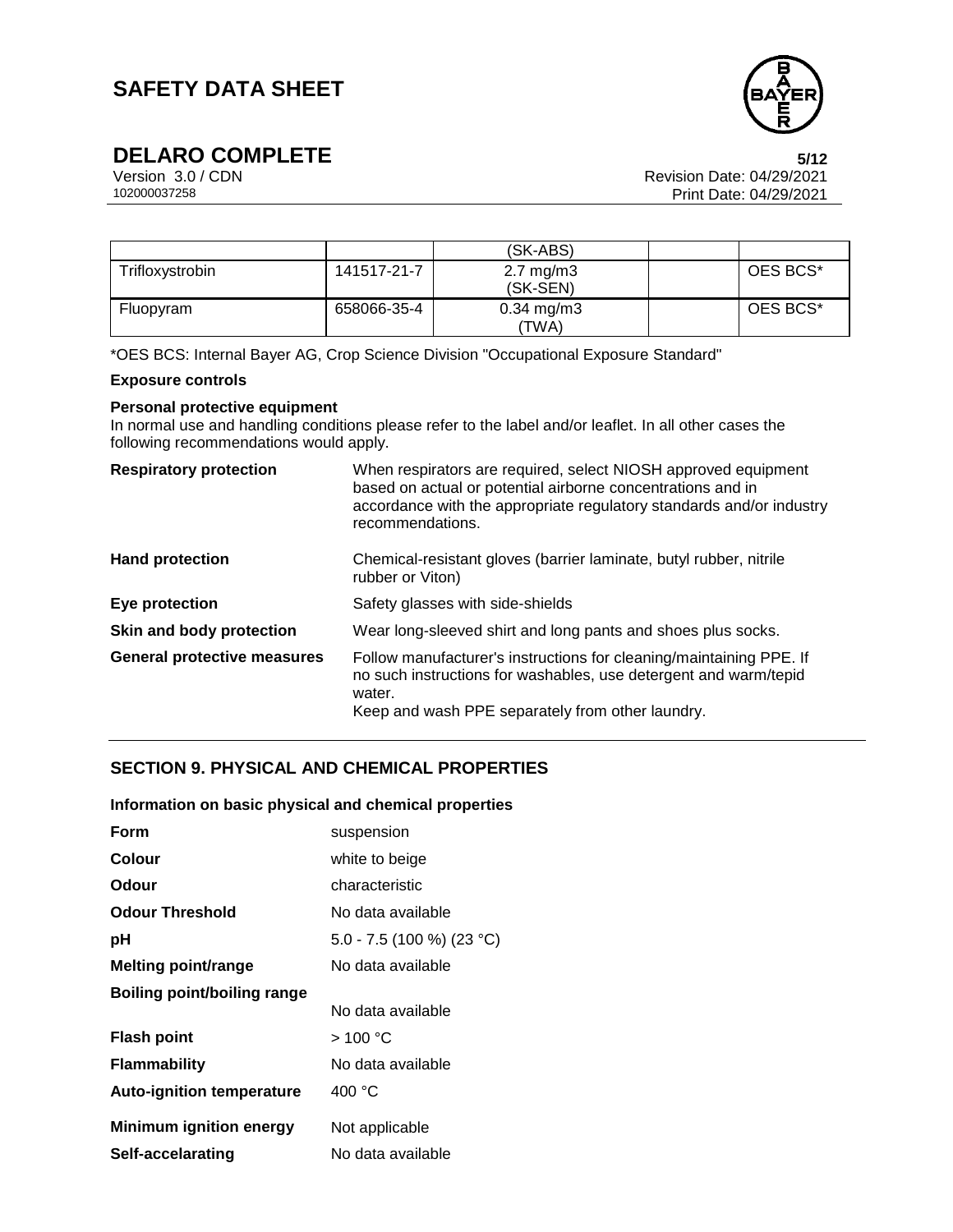**DELARO COMPLETE**<br>Version 3.0/CDN



Version 3.0 / CDN<br>102000037258 Print Date: 04/29/2021<br>Print Date: 04/29/2021 Print Date: 04/29/2021 6/12

### **decomposition temperature**  <strong>Upper explosion limit</strong> No data available **(SADT)**

| <b>Upper explosion limit</b>                      | No data available                                                |
|---------------------------------------------------|------------------------------------------------------------------|
| <b>Lower explosion limit</b>                      | No data available                                                |
| Vapour pressure                                   | No data available                                                |
| <b>Evaporation rate</b>                           | No data available                                                |
| <b>Relative vapour density</b>                    | No data available                                                |
| <b>Relative density</b>                           | No data available                                                |
| <b>Density</b>                                    | ca. 1.18 g/cm <sup>3</sup> (20 °C)                               |
| <b>Water solubility</b>                           | dispersible                                                      |
| <b>Partition coefficient: n-</b><br>octanol/water | Prothioconazole: log Pow: 3.82 (20 °C) (pH 7)                    |
|                                                   | Trifloxystrobin: log Pow: 4.5 (25 °C)<br>Fluopyram: log Pow: 3.3 |
| Viscosity, dynamic                                | 300 - 500 mPa.s (20 °C)<br>Velocity gradient 20 /s               |
| <b>Viscosity, kinematic</b>                       | No data available                                                |
| <b>Oxidizing properties</b>                       | No oxidizing properties                                          |
| <b>Explosivity</b>                                | Not explosive                                                    |
| <b>Other information</b>                          | Further safety related physical-chemical data are not known.     |

### **SECTION 10: STABILITY AND REACTIVITY**

| <b>Reactivity</b>                            | Stable under normal conditions.                                    |
|----------------------------------------------|--------------------------------------------------------------------|
| <b>Thermal decomposition</b>                 | Stable under normal conditions.                                    |
| <b>Chemical stability</b>                    | Stable under recommended storage conditions.                       |
| <b>Possibility of hazardous</b><br>reactions | No dangerous reaction known under conditions of normal use.        |
| <b>Conditions to avoid</b>                   | Extremes of temperature and direct sunlight.                       |
| Incompatible materials                       | No incompatible materials known.                                   |
| <b>Hazardous decomposition</b><br>products   | No decomposition products expected under normal conditions of use. |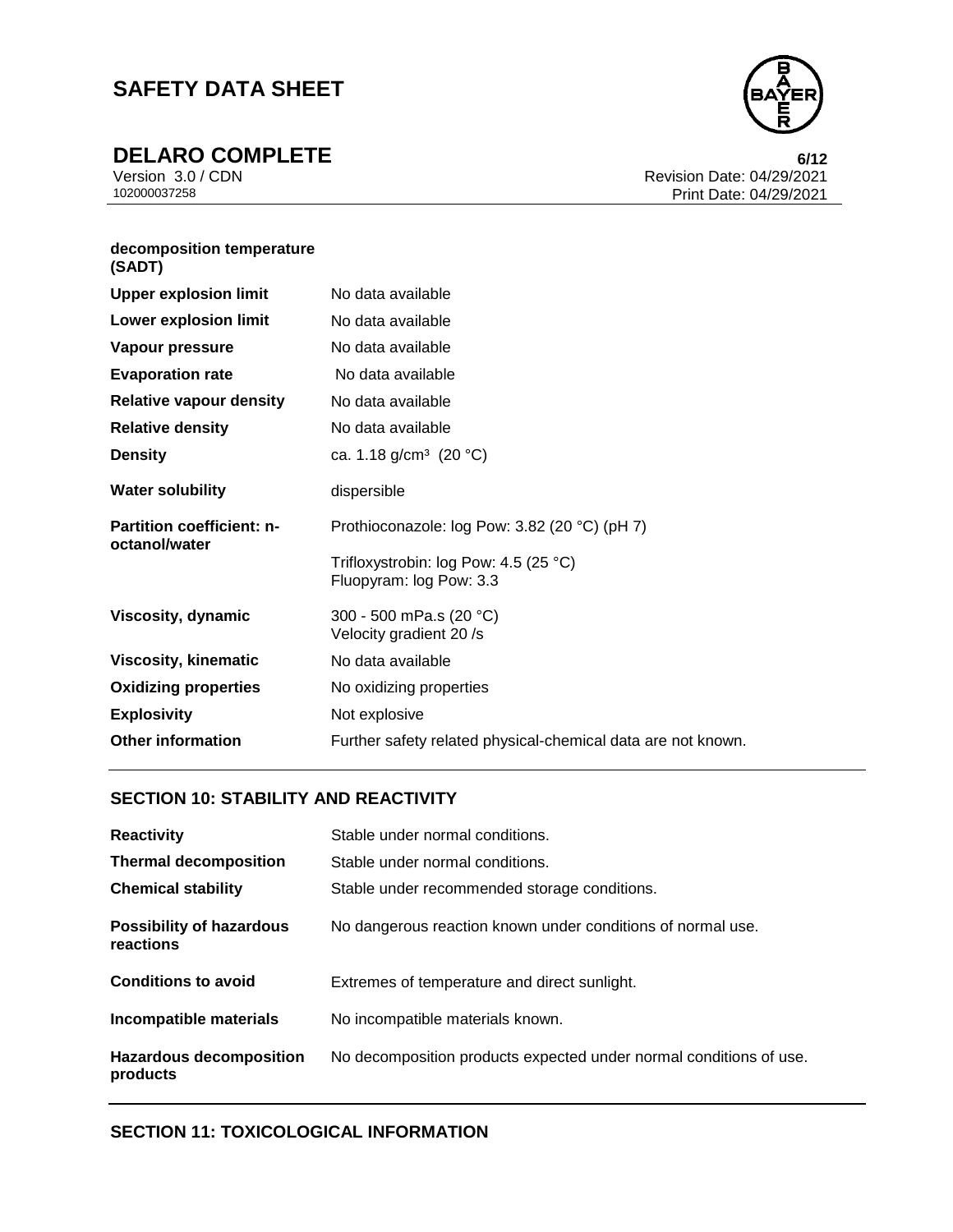**DELARO COMPLETE 7/12**



Version 3.0 / CDN Revision Date: 04/29/2021 102000037258 Print Date: 04/29/2021 7/12

| <b>Exposure routes</b>                      | Ingestion, Eye contact, Skin contact, Inhalation                                                                                                               |
|---------------------------------------------|----------------------------------------------------------------------------------------------------------------------------------------------------------------|
| <b>Immediate Effects</b><br>Eye             | May cause slight irritation.                                                                                                                                   |
| <b>Skin</b>                                 | May cause slight irritation.                                                                                                                                   |
| Ingestion                                   | May be harmful if swallowed.                                                                                                                                   |
| Inhalation                                  | May be harmful if inhaled.                                                                                                                                     |
| Information on toxicological effects        |                                                                                                                                                                |
| <b>Acute oral toxicity</b>                  | LD50 (Rat) $> 2,000$ mg/kg                                                                                                                                     |
| <b>Acute inhalation toxicity</b>            | LC50 (male/female combined Rat) $> 2.38$ mg/l<br>Exposure time: 4 h<br>Determined in the form of liquid aerosol.<br>highest concentration tested               |
| <b>Acute dermal toxicity</b>                | Dermal toxicity was assessed based on the result of the oral toxicity<br>study.<br>Dermal toxicity study has been waived by competent regulatory<br>authority. |
| <b>Skin corrosion/irritation</b>            | Slight irritant effect - does not require labelling. (Rabbit)                                                                                                  |
| Serious eye damage/eye<br>irritation        | Mild eye irritation. (Rabbit)                                                                                                                                  |
| <b>Respiratory or skin</b><br>sensitisation | Skin: Non-sensitizing. (Mouse)<br>OECD Test Guideline 429, local lymph node assay (LLNA)                                                                       |

### **Assessment STOT Specific target organ toxicity – single exposure**

Prothioconazole: Based on available data, the classification criteria are not met. Trifloxystrobin: Based on available data, the classification criteria are not met. Fluopyram: Based on available data, the classification criteria are not met.

### **Assessment STOT Specific target organ toxicity – repeated exposure**

Prothioconazole did not cause specific target organ toxicity in experimental animal studies. Trifloxystrobin did not cause specific target organ toxicity in experimental animal studies. Fluopyram did not cause specific target organ toxicity in experimental animal studies.

#### **Assessment mutagenicity**

Prothioconazole was not mutagenic or genotoxic based on the overall weight of evidence in a battery of in vitro and in vivo tests.

Trifloxystrobin was not mutagenic or genotoxic in a battery of in vitro and in vivo tests. Fluopyram was not mutagenic or genotoxic in a battery of in vitro and in vivo tests.

### **Assessment carcinogenicity**

Prothioconazole was not carcinogenic in lifetime feeding studies in rats and mice.

Trifloxystrobin was not carcinogenic in lifetime feeding studies in rats and mice.

Fluopyram caused at high dose levels an increased incidence of tumours in rats in the following organ(s): Liver.

Fluopyram caused at high dose levels an increased incidence of tumours in mice in the following organ(s): Thyroid.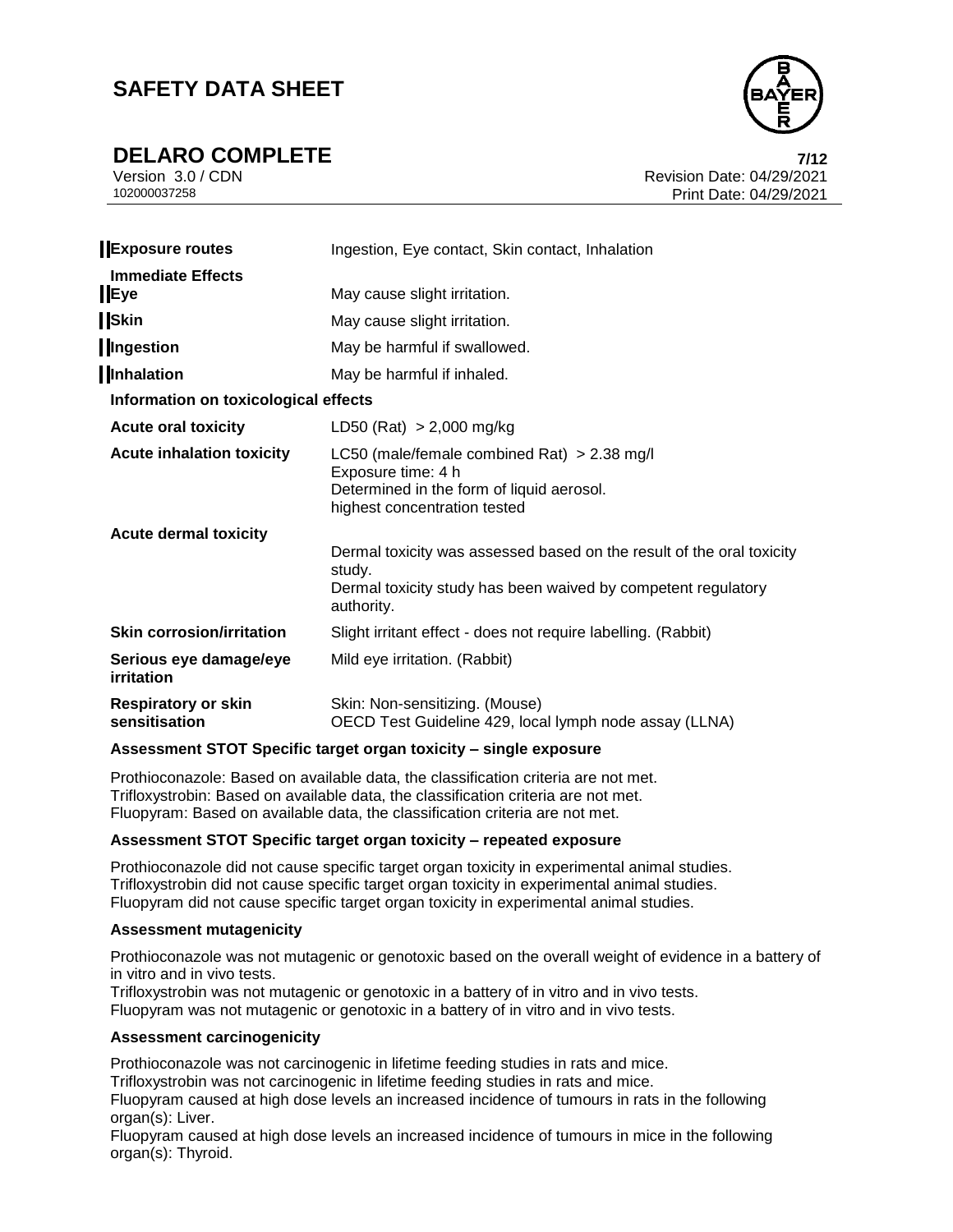

**DELARO COMPLETE**<br>Version 3.0/CDN

Revision Date: 04/29/2021 102000037258 Print Date: 04/29/2021 8/12

The tumours seen with Fluopyram were caused through a non-genotoxic mechanism, which is not relevant at low doses. The mechanism that triggers these tumours is not relevant to humans.

### **ACGIH**

None.

**NTP**

None.

**IARC**

None.

**OSHA**

None.

#### **Assessment toxicity to reproduction**

Prothioconazole caused reproduction toxicity in a two-generation study in rats only at dose levels also toxic to the parent animals. The reproduction toxicity seen with Prothioconazole is related to parental toxicity.

Trifloxystrobin caused reduced body weight development in offspring during lactation only at doses also producing systemic toxicity in adult rats.

Fluopyram caused reproduction toxicity in a two-generation study in rats only at dose levels also toxic to the parent animals. The reproduction toxicity seen with Fluopyram is related to parental toxicity.

#### **Assessment developmental toxicity**

Prothioconazole caused developmental toxicity only at dose levels toxic to the dams. The developmental effects seen with Prothioconazole are related to maternal toxicity.

Trifloxystrobin caused developmental toxicity only at dose levels toxic to the dams. The developmental effects seen with Trifloxystrobin are related to maternal toxicity.

Fluopyram caused developmental toxicity only at dose levels toxic to the dams. The developmental effects seen with Fluopyram are related to maternal toxicity.

#### **Aspiration hazard**

Based on available data, the classification criteria are not met.

#### **Further information**

Only acute toxicity studies have been performed on the formulated product. The non-acute information pertains to the active ingredient(s).

### **SECTION 12: ECOLOGICAL INFORMATION**

| <b>Toxicity to fish</b> | LC50 (Oncorhynchus mykiss (rainbow trout)) 0.015 mg/l<br>Exposure time: 96 h<br>The value mentioned relates to the active ingredient trifloxystrobin. |
|-------------------------|-------------------------------------------------------------------------------------------------------------------------------------------------------|
|                         | LC50 (Oncorhynchus mykiss (rainbow trout)) 1.83 mg/l<br>Exposure time: 96 h<br>The value mentioned relates to the active ingredient prothioconazole.  |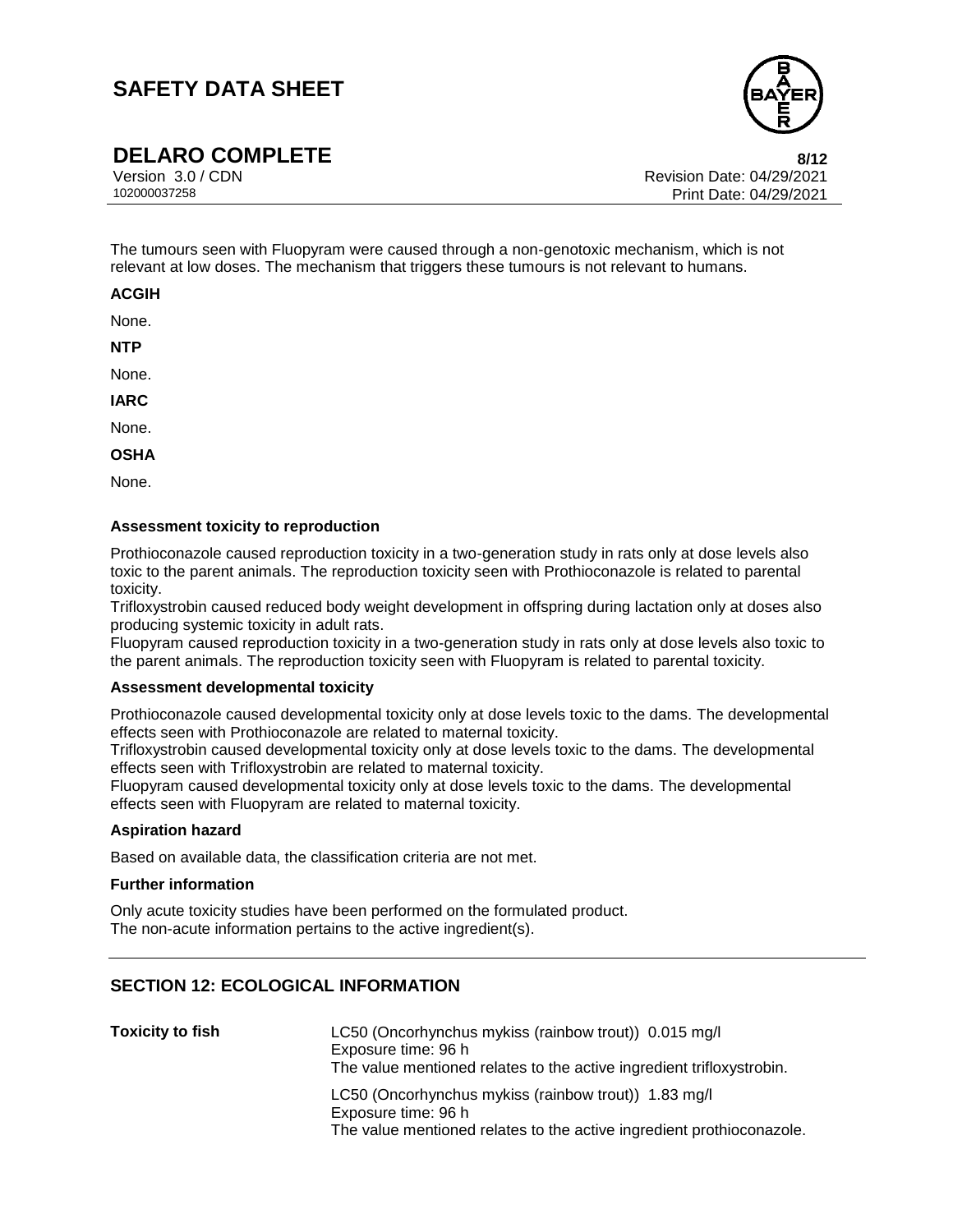**DELARO COMPLETE**<br>Version 3.0/CDN



Version 3.0 / CDN<br>102000037258 Print Date: 04/29/2021<br>Print Date: 04/29/2021 Print Date: 04/29/2021  $9/12$ 

| <b>Toxicity to aquatic</b><br>invertebrates | EC50 (Daphnia magna (Water flea)) 0.016 mg/l<br>Exposure time: 48 h<br>The value mentioned relates to the active ingredient trifloxystrobin.                                                                                            |
|---------------------------------------------|-----------------------------------------------------------------------------------------------------------------------------------------------------------------------------------------------------------------------------------------|
|                                             | LC50 (Mysidopsis bahia (mysid shrimp)) 0.00862 mg/l<br>Exposure time: 96 h<br>The value mentioned relates to the active ingredient trifloxystrobin.                                                                                     |
|                                             | EC50 (Daphnia magna (Water flea)) 1.3 mg/l<br>Exposure time: 48 h<br>The value mentioned relates to the active ingredient prothioconazole.                                                                                              |
| <b>Toxicity to aquatic plants</b>           | IC50 (Desmodesmus subspicatus (green algae)) 0.0053 mg/l<br>Growth rate; Exposure time: 72 h<br>The value mentioned relates to the active ingredient trifloxystrobin.                                                                   |
|                                             | EC10 (Desmodesmus subspicatus (green algae)) 0.0025 mg/l<br>Growth rate; Exposure time: 72 h<br>The value mentioned relates to the active ingredient trifloxystrobin.                                                                   |
|                                             | IC50 (Raphidocelis subcapitata (freshwater green alga)) 2.18 mg/l<br>Growth rate; Exposure time: 72 h<br>The value mentioned relates to the active ingredient prothioconazole.                                                          |
|                                             | ErC50 (Skeletonema costatum) 0.03278 mg/l<br>Exposure time: 72 h<br>The value mentioned relates to the active ingredient prothioconazole.                                                                                               |
|                                             | EC10 (Skeletonema costatum) 0.01427 mg/l<br>Growth rate; Exposure time: 72 h<br>The value mentioned relates to the active ingredient prothioconazole.                                                                                   |
| <b>Biodegradability</b>                     | Prothioconazole:<br>Not rapidly biodegradable<br>Trifloxystrobin:<br>Not rapidly biodegradable<br>Fluopyram:<br>Not rapidly biodegradable                                                                                               |
| Koc                                         | Prothioconazole: Koc: 1765<br>Trifloxystrobin: Koc: 2377<br>Fluopyram: Koc: 279                                                                                                                                                         |
| <b>Bioaccumulation</b>                      | Prothioconazole: Bioconcentration factor (BCF) 19<br>Does not bioaccumulate.<br>Trifloxystrobin: Bioconcentration factor (BCF) 431<br>Does not bioaccumulate.<br>Fluopyram: Bioconcentration factor (BCF) 18<br>Does not bioaccumulate. |
| <b>Mobility in soil</b>                     | Prothioconazole: Slightly mobile in soils<br>Trifloxystrobin: Slightly mobile in soils                                                                                                                                                  |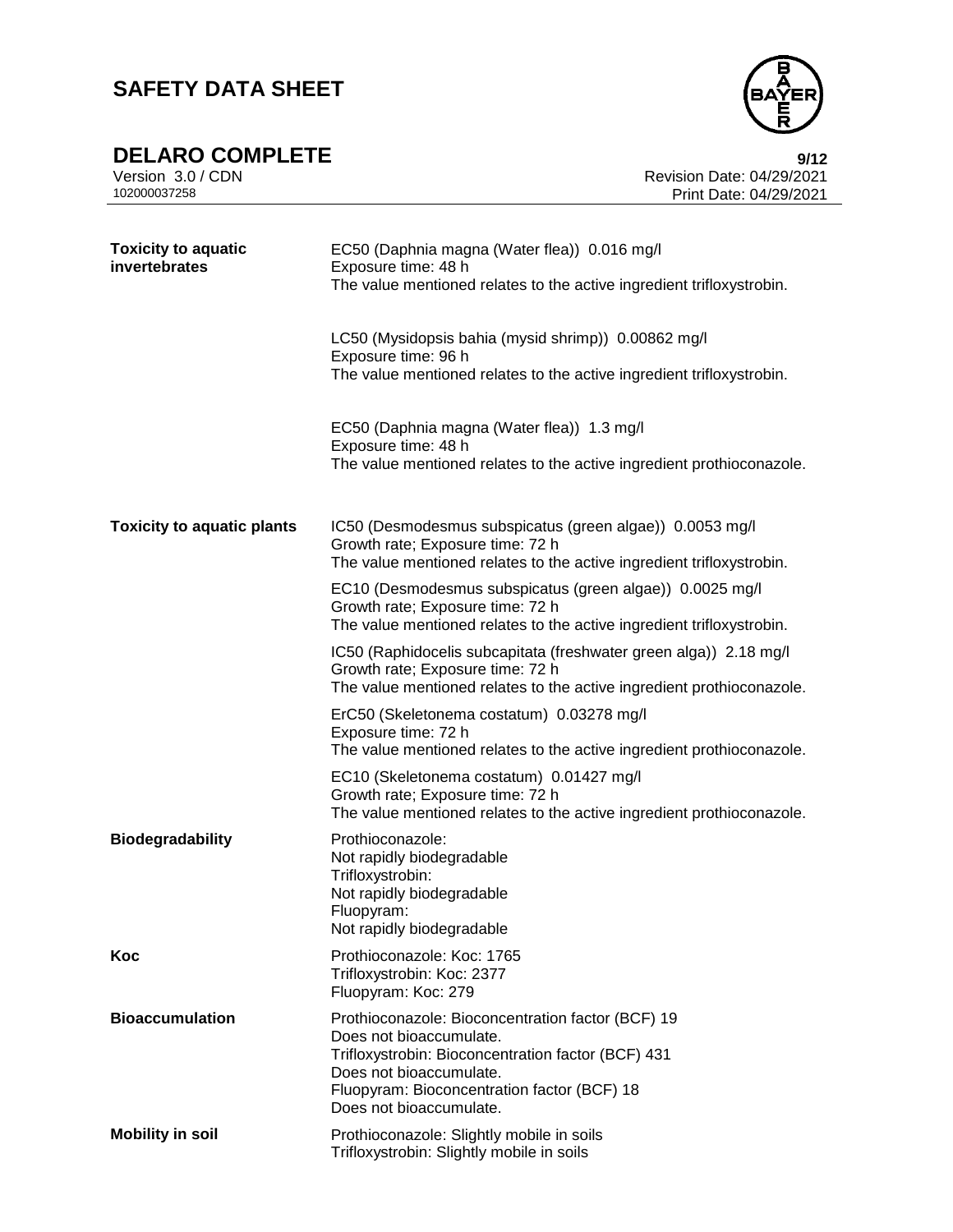**DELARO COMPLETE**<br>Version 3.0/CDN



Version 3.0 / CDN<br>102000037258 Print Date: 04/29/2021<br>Print Date: 04/29/2021 Print Date: 04/29/2021 10/12

Fluopyram: Moderately mobile in soils

| <b>Results of PBT and vPvB assessment</b>   |                                                                                                                                                                                                                                                                                                                                                                                                                                                                                                                                                                                                          |
|---------------------------------------------|----------------------------------------------------------------------------------------------------------------------------------------------------------------------------------------------------------------------------------------------------------------------------------------------------------------------------------------------------------------------------------------------------------------------------------------------------------------------------------------------------------------------------------------------------------------------------------------------------------|
| <b>PBT and vPvB assessment</b>              | Prothioconazole: This substance is not considered to be persistent,<br>bioaccumulative and toxic (PBT). This substance is not considered to be<br>very persistent and very bioaccumulative (vPvB).<br>Trifloxystrobin: This substance is not considered to be persistent,<br>bioaccumulative and toxic (PBT). This substance is not considered to be<br>very persistent and very bioaccumulative (vPvB).<br>Fluopyram: This substance is not considered to be persistent,<br>bioaccumulative and toxic (PBT). This substance is not considered to be<br>very persistent and very bioaccumulative (vPvB). |
| <b>Additional ecological</b><br>information | No other effects to be mentioned.                                                                                                                                                                                                                                                                                                                                                                                                                                                                                                                                                                        |
| <b>Environmental precautions</b>            | Do not allow to get into surface water, drains and ground water.<br>Do not contaminate surface or ground water by cleaning equipment or<br>disposal of wastes, including equipment wash water.<br>Do not apply when weather conditions favor runoff or drift.<br>Apply this product as specified on the label.                                                                                                                                                                                                                                                                                           |

### **SECTION 13: DISPOSAL CONSIDERATIONS**

| Waste treatment methods       |                                                                                                                                                                                                                                                                      |
|-------------------------------|----------------------------------------------------------------------------------------------------------------------------------------------------------------------------------------------------------------------------------------------------------------------|
| <b>Product</b>                | Do not contaminate water, food, or feed by disposal.<br>Pesticide, spray mixture or rinse water that cannot be used according to<br>label instructions may be disposed of on site or at an approved waste<br>disposal facility.                                      |
| <b>Contaminated packaging</b> | Do not re-use empty containers.<br>Dispose of empty container in a sanitary landfill or by incineration, or, if<br>allowed by State/Provincial and local authorities, by burning.<br>If burned, stay out of smoke.<br>Follow advice on product label and/or leaflet. |

### **SECTION 14: TRANSPORT INFORMATION**

| <b>TDG</b>           |                                                        |
|----------------------|--------------------------------------------------------|
| UN number            | 3082                                                   |
| Labels               | 9                                                      |
| Packaging group      | Ш                                                      |
| Marine pollutant     | Marine pollutant                                       |
| Proper shipping name | ENVIRONMENTALLY HAZARDOUS SUBSTANCE, LIQUID,<br>N.O.S. |
|                      | (TRIFLOXYSTROBIN, PROTHIOCONAZOLE)                     |
| 49CFR                | Not dangerous goods / not hazardous material           |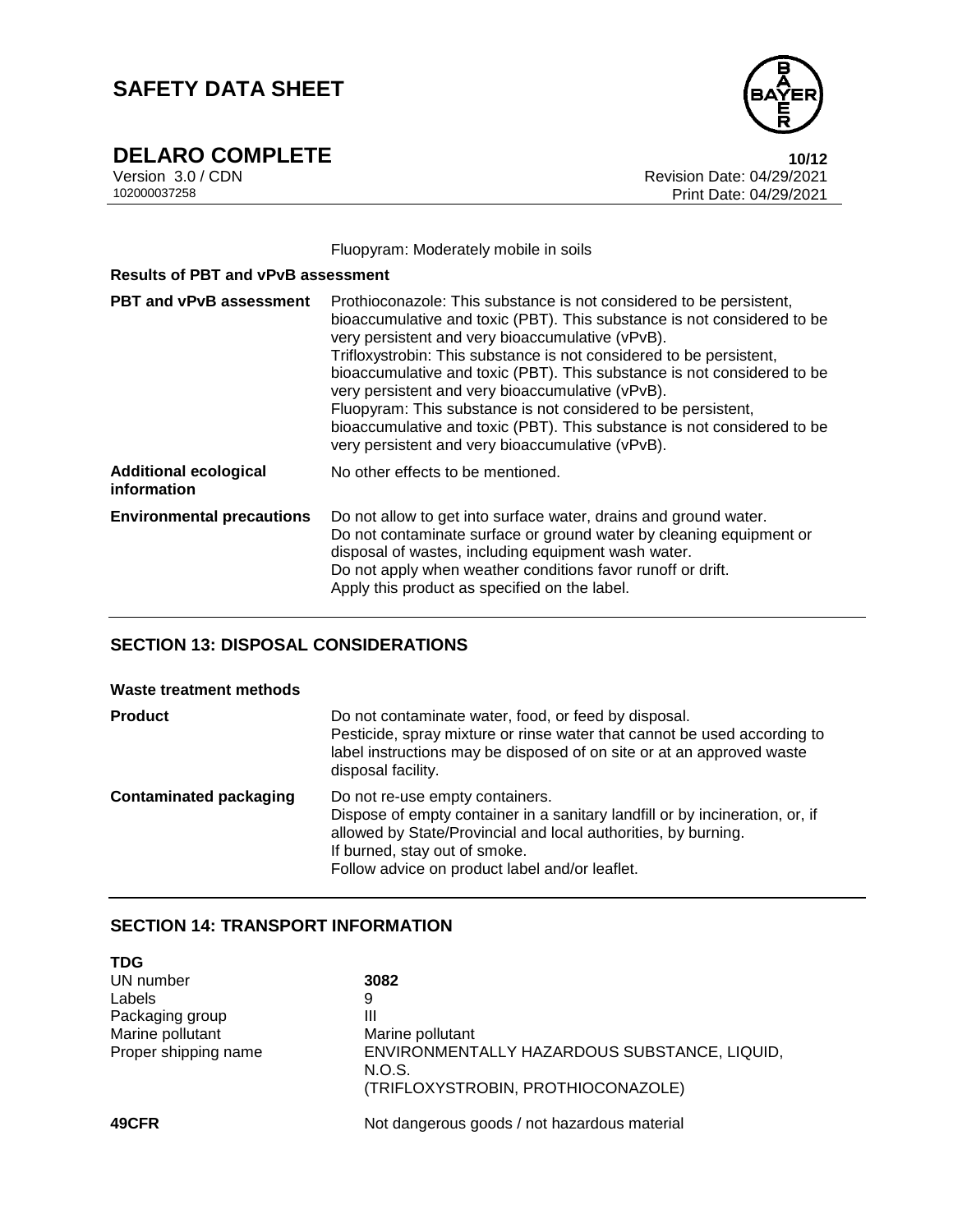# **DELARO COMPLETE**<br>Version 3.0/CDN

**IMDG**



Version 3.0 / CDN<br>102000037258 Print Date: 04/29/2021<br>102000037258 Print Date: 04/29/2021 Print Date: 04/29/2021 11/12

| UN number                | 3082                                                   |
|--------------------------|--------------------------------------------------------|
| Class                    | 9                                                      |
| Packaging group          | Ш                                                      |
| Marine pollutant         | <b>YES</b>                                             |
| Proper shipping name     | ENVIRONMENTALLY HAZARDOUS SUBSTANCE, LIQUID,<br>N.O.S. |
|                          | (TRIFLOXYSTROBIN, PROTHIOCONAZOLE SOLUTION)            |
| <b>IATA</b>              |                                                        |
| UN number                | 3082                                                   |
| Class                    | 9                                                      |
| Packaging group          | Ш                                                      |
| Environm, Hazardous Mark | <b>YES</b>                                             |
| Proper shipping name     | ENVIRONMENTALLY HAZARDOUS SUBSTANCE, LIQUID,<br>N.O.S. |
|                          | (TRIFLOXYSTROBIN, PROTHIOCONAZOLE SOLUTION)            |
|                          |                                                        |

This transportation information is not intended to convey all specific regulatory information relating to this product. It does not address regulatory variations due to package size or special transportation requirements.

Further Information Exempt from regulation when transported by road or rail, in accordance with TDG Regulations 1.45.1. This exemption provides that this product does not require dangerous goods shipping documentation or safety marks when transported on land by road or rail.

### **SECTION 15: REGULATORY INFORMATION**

**PCP Registration No.** 34095

#### **PMRA Information:**

Read the label, authorized under the Pest Control Products Act, prior to using or handling the pest control product.

This chemical is a pest control product regulated by Health Canada Pest Management Regulatory Agency and is subject to certain labelling requirements under the Pest Control Products Act. These requirements differ from the classification criteria and hazard information required for GHS-consistent safety data sheets. The following is the hazard information required on the pest control product label:

| Signal word:              | Caution!               |
|---------------------------|------------------------|
| <b>Hazard statements:</b> | Causes eye irritation. |